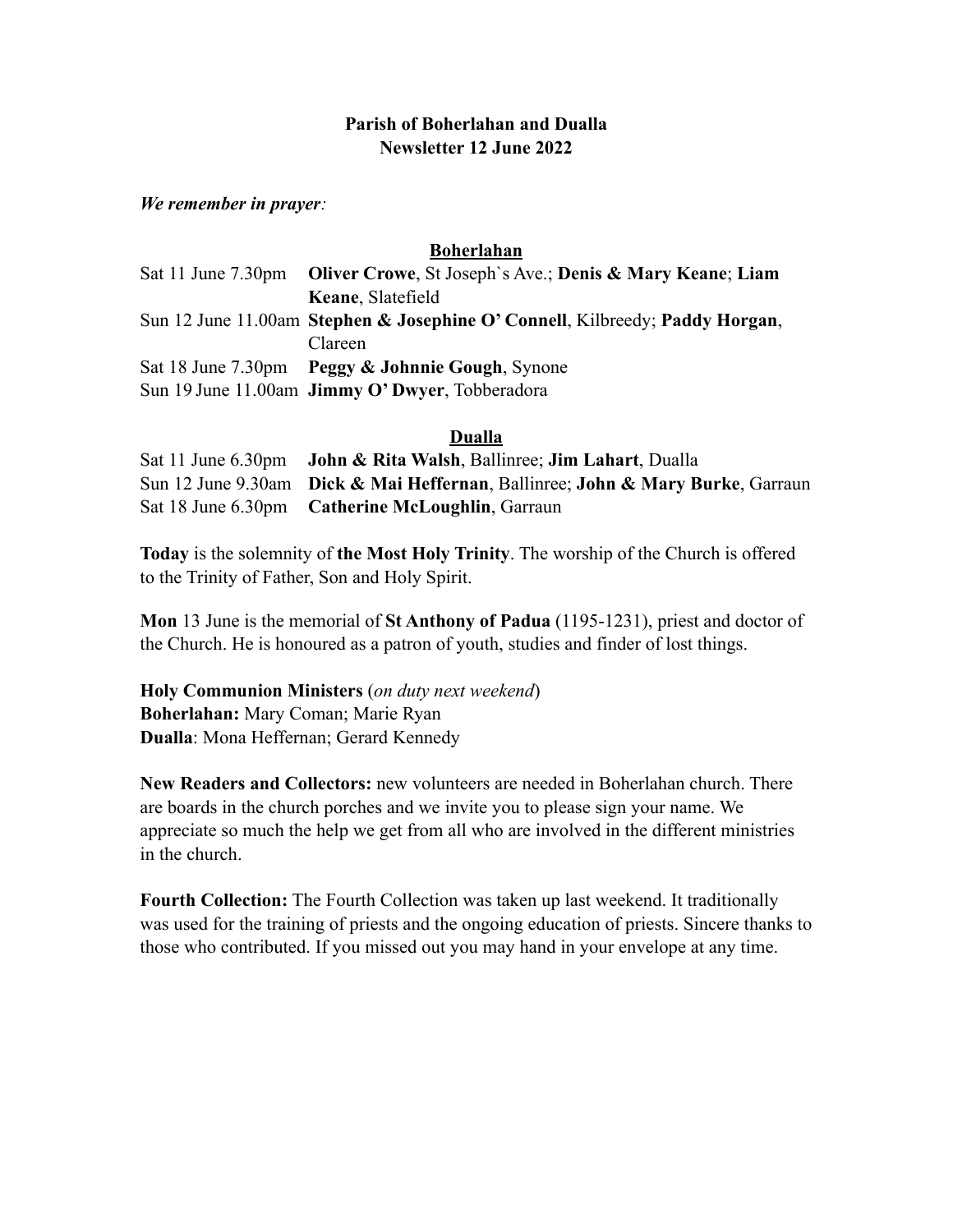**Cemetery Mass and Blessing of Graves**: it is important for us all to remember to pray for our dead. Please join with others from the parish as we honour their memory. Remember to pass on the invitation to others, especially family and relatives.

- **Kilballyherbery cemetery** (blessing of graves) Saturday 2 July 5:30 pm
- **Dualla cemetery** (vigil **Mass** in cemetery & blessing of graves) Saturday 2 July 6:30 pm. If raining Mass will be in the church.
- **Ballysheehan cemetery** (blessing of graves) Saturday 2 July 7:30 pm

Families are reminded that graves may need attention during this season of rapid growth.

**Legion of Mary Centenary:** celebrations will be held in Thurles 12 & 17 June. All welcome. See the poster in the porch for further details.

**Parish Pastoral Team:** The Parish Pastoral Team met recently. We had a very positive meeting and some very good suggestions were shared as follows: Cemetery Mass in Ardmayle on 15 August. Organise some Faith Walks to the Mass; Mass to celebrate all the children baptized in the parish since our last Mass in June 2019. We are planning to celebrate this Mass in late August or early September; Harvest Mass in late September on one of the farms of the parish. Other suggestions were: A Family Mass once a month; Selecting a theme to reflect on after the Sunday Mass; Distribution of Bibles to different parish groups; A Retreat Day for the Parish Pastoral Team. If you would like to join the Parish Pastoral Team, please let us know. You will be most welcome.

**Boherlahan Hall**: the Hall is available for use once again as a valuable local facility. It needs a good cleaning, however, both inside and outside. Volunteers are invited to a clean-up on Tuesday 14 June from 7:30pm onward. Please come along on Tuesday and bring brushes, buckets, cloths, stepladders, gloves etc. Thank you for your support.

**Accord Thurles:** volunteers willing to sit in the Accord Centre during out of office hours are needed. For further information please phone (0504) 22279.

**Covid and Safety in Church:** Here are some of the important current guidelines for our parish:

- 1. We suggest to those coming into the church to wear a face covering.
- 2. Please consider sanitising your hands entering and leaving the church.
- 3. Please continue to receive Holy Communion in the hand.
- 4. Current guidelines for choirs and singers remain in place.
- 5. Guidelines are aimed at protecting and reassuring. We ask everyone to use good common sense in regard to these measures. We thank you for your wonderful cooperation thus far.